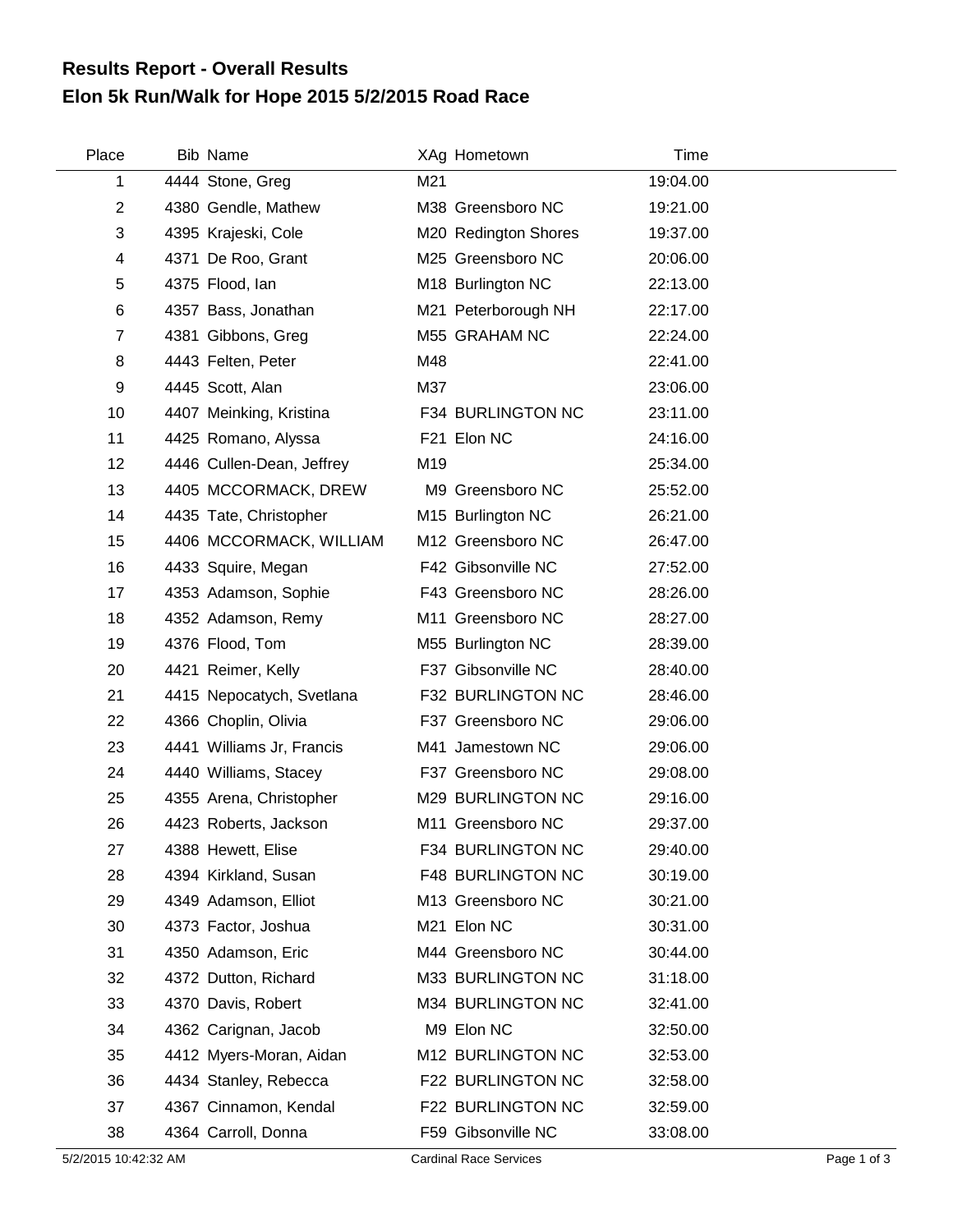| Place | <b>Bib Name</b>           |     | XAg Hometown      | Time        |  |
|-------|---------------------------|-----|-------------------|-------------|--|
| 39    | 4429 Ryan, Caroline       |     | F35 BURLINGTON NC | 34:23.00    |  |
| 40    | 4448 Flitcroft, Matthew   | M40 |                   | 34:42.00    |  |
| 41    | 4426 Rosinski, Paula      |     | F45 Elon NC       | 34:57.00    |  |
| 42    | 4439 Williams, Lee        |     | M39 Greensboro NC | 35:09.00    |  |
| 43    | 4401 Masuka, Francois     |     | M54 Elon NC       | 35:31.00    |  |
| 44    | 4392 Huprich, Erin        |     | F29 Mebane NC     | 35:32.00    |  |
| 45    | 4393 Huprich, Jason       |     | M31 Mebane NC     | 35:35.00    |  |
| 46    | 4374 Flitcroft, DesiRae   |     | F45 Apex NC       | 36:13.00    |  |
| 47    | 4402 Mays, Janet          |     | F58 Greensboro NC | 36:27.00    |  |
| 48    | 4417 Post, Ashleigh       |     | F8 Burlington NC  | 36:45.00    |  |
| 49    | 4418 Post, Brooke         |     | F6 Burlington NC  | 36:49.00    |  |
| 50    | 4416 Post, April          |     | F36 Burlington NC | 36:49.00    |  |
| 51    | 4419 Post, Jeff           |     | M38 Burlington NC | 36:53.00    |  |
| 52    | 4368 Cutie, Hiram         |     | M44 Elon NC       | 37:33.00    |  |
| 53    | 4409 Morton, Denise       |     | F61 BURLINGTON NC | 38:53.00    |  |
| 54    | 4449 Felten, Timothy      | M11 |                   | 39:14.00    |  |
| 55    | 4396 Little, Deandra      |     | F43 BURLINGTON NC | 40:10.00    |  |
| 56    | 4356 Barnett, Brooke      |     | F43 BURLINGTON NC | 40:11.00    |  |
| 57    | 4432 Smith, Kim           |     | F35 Burlington NC | 40:39.00    |  |
| 58    | 4363 Carnes, Dana         |     | F31 BURLINGTON NC | 40:42.00    |  |
| 59    | 4369 CutiO-Mu±oz, Daniela |     | F10 Elon NC       | 45:19.00    |  |
| 60    | 4410 Munoz, Sylvia        |     | F45 Elon NC       | 45:31.00    |  |
| 61    | 4437 Tate, Elizabeth      |     | F54 Burlington NC | 45:41.00    |  |
| 62    | 4436 Tate, Eliana         |     | F13 Burlington NC | 45:42.00    |  |
| 63    | 4420 Pursley, Andrew      |     | M29 BURLINGTON NC | 47:36.00    |  |
| 64    | 4424 Rogers, Debbie       |     | F49 Greensboro NC | 48:28.00    |  |
| 65    | 4391 Hunt, Molly          |     | F0 BURLINGTON NC  | 50:44.00    |  |
| 66    | 4414 Myers-Moran, Olivia  |     | F6 BURLINGTON NC  | 51:09.00    |  |
| 67    | 4408 Moran, Alan          |     | M46 BURLINGTON NC | 51:10.00    |  |
| 68    | 4422 Roberts, April       |     | F43 Greensboro NC | 51:24.00    |  |
| 69    | 4404 MCCORMACK, DAVE      |     | F43 Greensboro NC | 51:25.00    |  |
| 70    | 4403 MCCORMACK, ANDREA    |     | F42 Greensboro NC | 51:25.00    |  |
| 71    | 4358 Bisko, Lynne         |     | F58 Elon NC       | 52:19.00    |  |
| 72    | 4428 Ruelle, Joan         |     | F47 Elon NC       | 52:20.00    |  |
| 73    | 4427 Rudd, Patrick        |     | M48 BURLINGTON NC | 52:21.00    |  |
| 74    | 4389 Hunt, Emma           |     | F8 BURLINGTON NC  | 53:54.00    |  |
| 75    | 4390 Hunt, Jeremy         |     | M41 BURLINGTON NC | 53:59.00    |  |
| 76    | 4411 Myers, Janet         |     | F46 BURLINGTON NC | 54:01.00    |  |
| 77    | 4431 Sienerth, Sonya      |     | F49 Burlington NC | 55:07.00    |  |
| 78    | 4430 Sienerth, Karl       |     | M51 Burlington NC | 55:08.00    |  |
| 79    | 4354 Allen, Kimberly      |     | F34 Whitsett NC   | 01:04:36.00 |  |